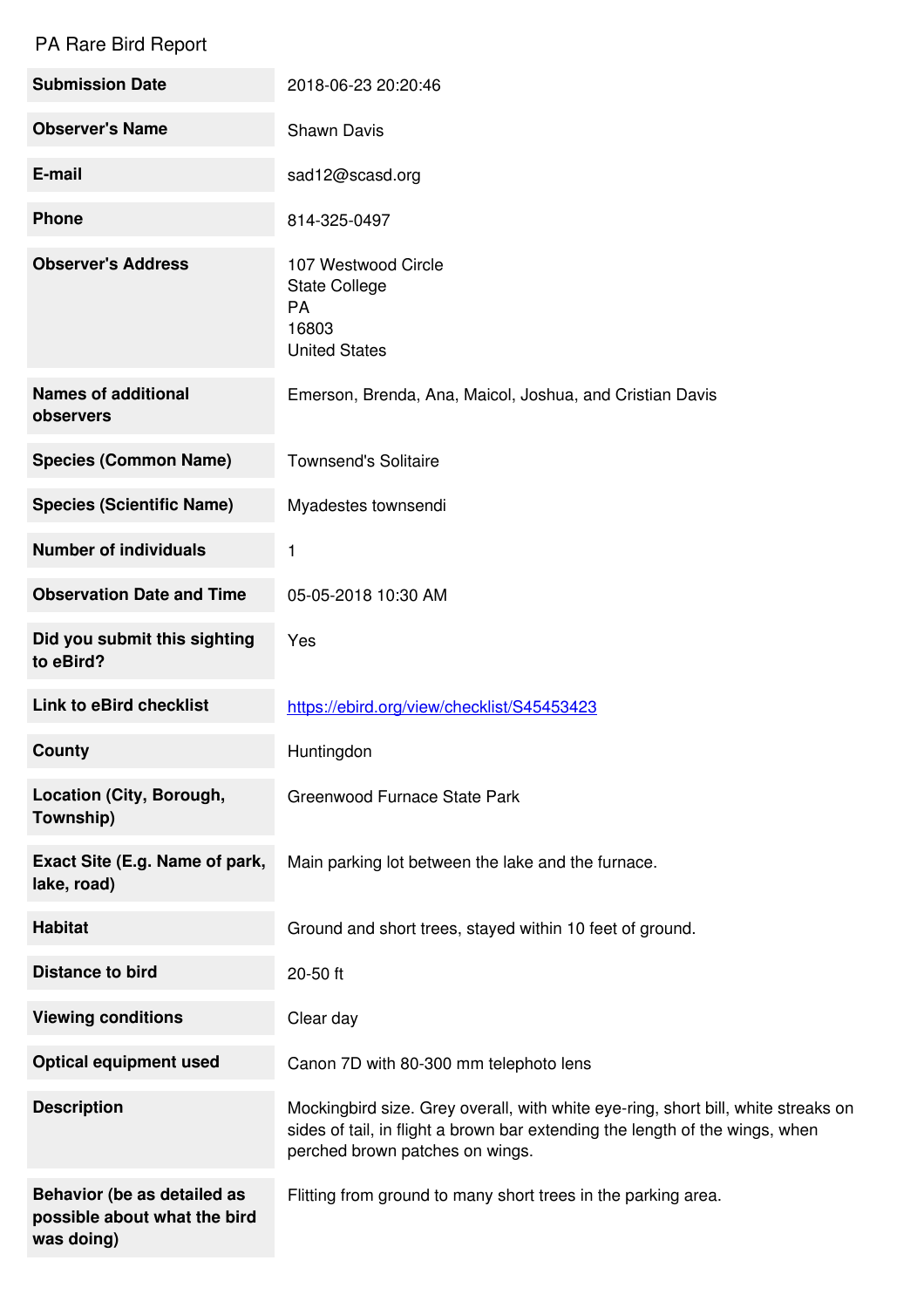| <b>Separation from similar</b><br>species (How you eliminated<br>others) | Field marks obvious.            |
|--------------------------------------------------------------------------|---------------------------------|
| Are you positive of your<br>identification ? (Why or why<br>not)         | Yes - field marks obvious.      |
| During                                                                   | Sibley's Guide to Eastern Birds |
| After                                                                    | Internet                        |
| <b>Supporting evidence (check</b><br>all that apply)                     | Photograph                      |

**Upload images, audio, video or drawings**



[IMG\\_9224](https://www.jotform.com/uploads/porcforms/22068006649151/4056124457229125866/IMG_9224 copy.JPG) copy.JPG